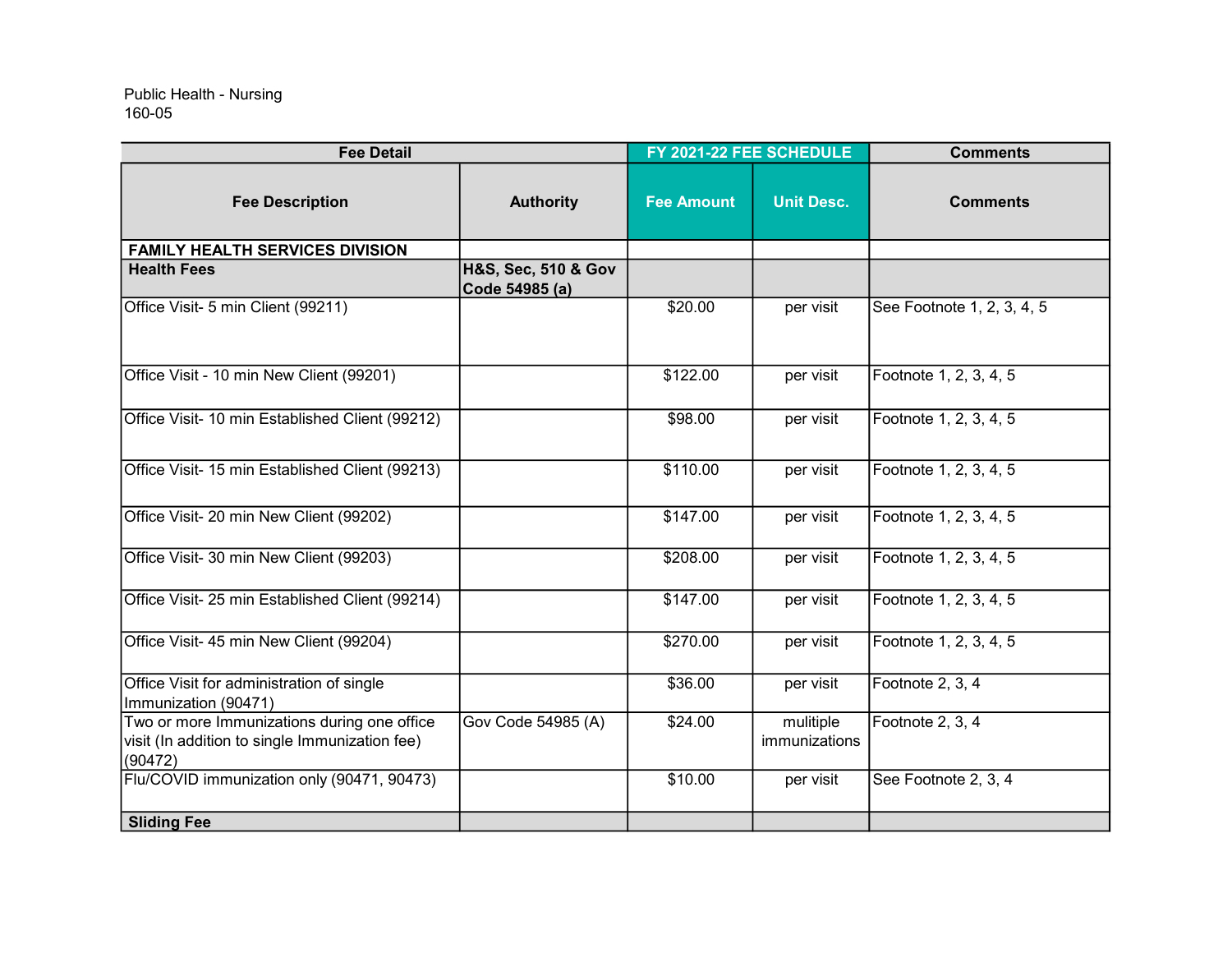## 160-05 Public Health - Nursing

| <b>Fee Detail</b>                                               |                           | FY 2021-22 FEE SCHEDULE |                   | <b>Comments</b> |
|-----------------------------------------------------------------|---------------------------|-------------------------|-------------------|-----------------|
| <b>Fee Description</b>                                          | <b>Authority</b>          | <b>Fee Amount</b>       | <b>Unit Desc.</b> | <b>Comments</b> |
| Targeted Case Management (TCM)                                  |                           | \$0-\$600               | per visit         | See Footnote 7  |
| <b>Community Education / Consultation</b>                       |                           |                         |                   |                 |
| Health Education Workshop                                       |                           | \$0-\$500               | per person        |                 |
| Public Health Nursing Consultation, Education<br>IOutreach/Hour |                           | \$147.00                | per hour          | Footnote 2, 7   |
| <b>Medical Marijuana</b>                                        |                           |                         |                   |                 |
| Medical Marijuana ID Card                                       | H&S, Section<br>11362.755 | \$87.00                 | per card          | Footnote 6      |